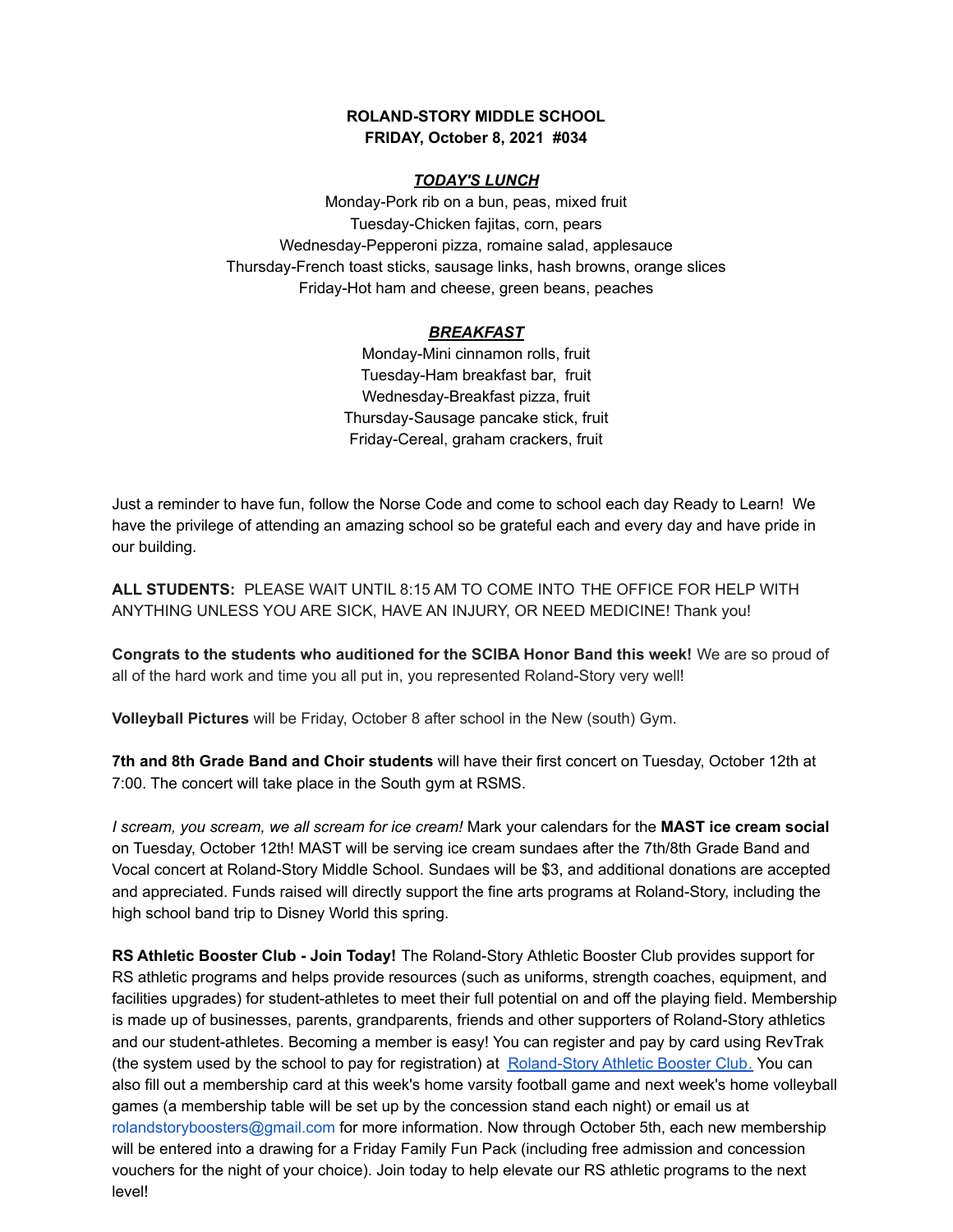**Norsemen Basketball Association (NBA) Registration is Now Open - Deadline to Register is October 16th!** The Norsemen Basketball Association (NBA) is our youth basketball program for students enrolled at Roland-Story in 3rd - 8th grades. The mission of the program is to teach athletes the skills and mentality necessary in order to succeed on and off the basketball court. In other words, the focus is to teach our athletes the "NORSEMEN WAY"! To register for the 2021 -2022 season, please go to <https://go.teamsnap.com/forms/289235> . **Registration deadline is October 16th.** If you need more information about registration or about NBA please pick up a flyer in the office or send an email to rolandstorynba@gmail.com.

The **wrestling apparel online store** is open now. Deadline to order is Thursday, October 14. <https://rsmswrestling21.itemorder.com/shop/sale/?saleCode=BMNXU>

**Concessions workers needed!** In order to have Concessions for Home Middle School Volleyball games, we need two 7th or 8th grade students to sign up to work. Time frame is 4:15 to approximately 6:15-6:30. Please sign up on the sheet in the office. Your help is greatly appreciated.

**7 th and 8 th Grade Roland Rural Bus Room** please report to Mrs. Hetland's room at 3:30.

**Reminder to all students attending middle school and high school events:** Please come to watch the event and NOT be running around. Remember to demonstrate the Norse Code positively cheering for both teams.

#### **RSMS to offer "Skip the Trip" Iowa DOT instruction permit knowledge tests**

Do you have a student who is ready to take the operator knowledge test to get an Iowa instruction permit to drive? RSMS is now offering the test right here at school as part of the Iowa Department of Transportation's "Skip the Trip" program. In partnering with the Iowa DOT, RSMS can save families time, cost, and the hassle of making a trip to a driver's license service center for testing. Students will be able to take the web-based test in a more familiar environment that works to reduce test anxiety and increase success rates. Tests are overseen by trained school staff to assure the integrity of test results. To be eligible to take the remote knowledge test, your student must be age 14 or older and not currently hold an Iowa instruction permit. Students that have turned 14 prior to the testing date must sign up in the office and have permission given from their parent by either email or phone. Students will have the opportunity to test on the second Tuesday of each month. "Skip the Trip" allows students to take their initial test at school as the first step in getting your student to be a confident driver. Once a student has successfully passed the test, the student will receive an email verifying a successful test. The student brings a copy of the email to the driver's license service center along with the other required documentation that will prove their identity to be issued their instruction permit. Service center staff will verify passing test result emails with Iowa DOT records. Visit [www.iowadot.gov/mvd/realid/success.asp](http://www.iowadot.gov/mvd/realid/success.asp) to determine what documentation to bring with you to receive your student's permit. To prepare for a successful knowledge test, students should study the Iowa Driver's Manual and online practice test, both available at: <https://iowadot.gov/mvd/driverslicense/manuals-and-practice-tests>.

## **Quote of the Week:**

"Winning is not a sometime thing, it is an all the time thing. You don't do things right once in a **while…you do them right all the time." Vince Lombardi**